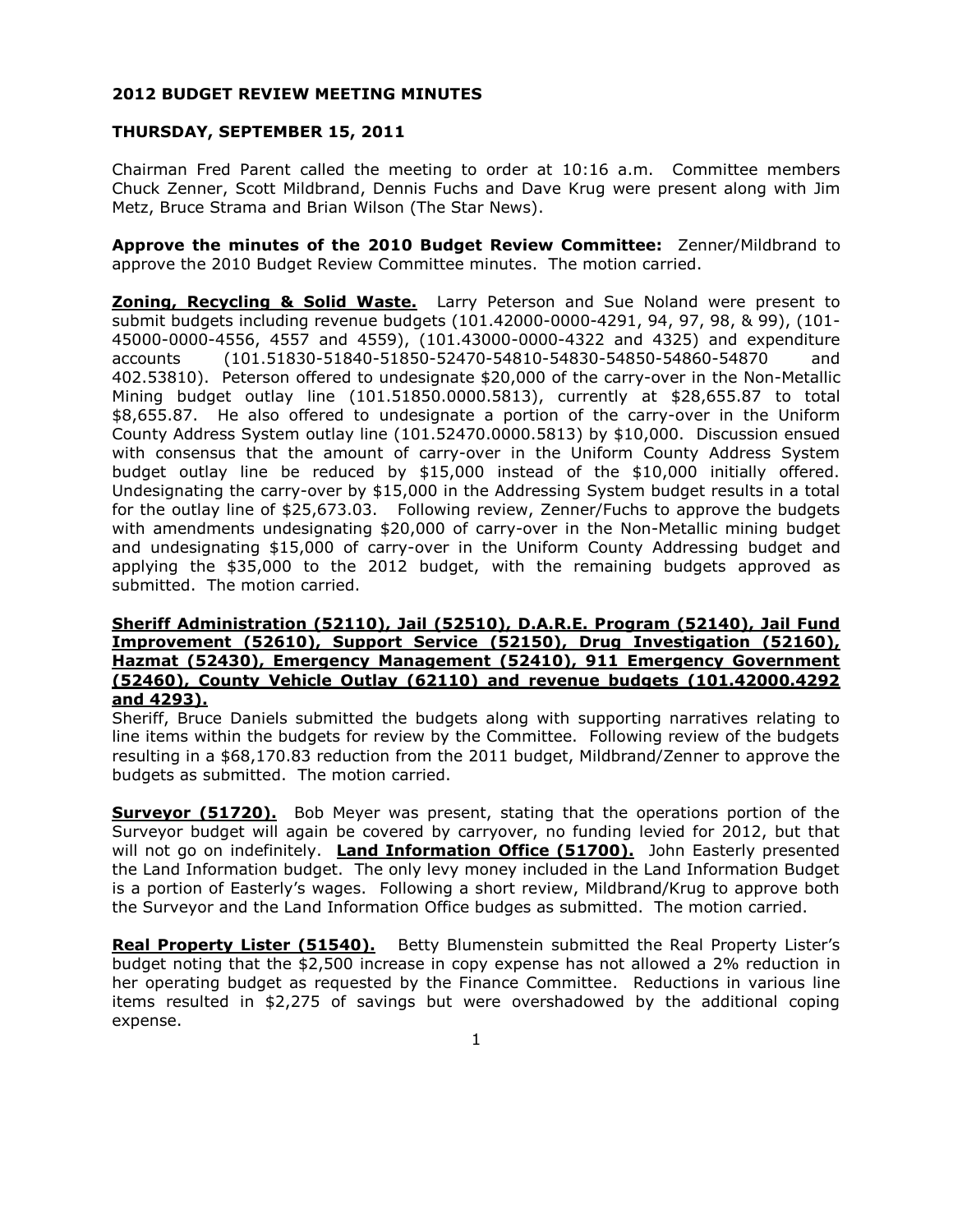**Treasurer (51560) and Tax Deed Expense (51910).** Treasurer Sarah Holtz presented the budgets including revenue budgets, 101.48000.0000.4833, 4843 and 4844 along with expense budgets 51560 and 51910. Following review of the Real Property Lister and Treasurer's budgets, Mildbrand/Zenner to approve the budgets as submitted. The motion carried.

**Corporation Counsel (51220).** Strama presented the budget, which was approved as submitted on a Zenner/Mildbrand motion which carried.

**Medical Examiner (51270).** Strama presented the budget, which was approved as submitted on a Mildbrand/Krug motion which carried.

**County Clerk (51410).** Strama presented the budget, which was approved as submitted on a Fuchs/Mildbrand motion which carried.

**Elections (51420).** Strama presented the budget noting that the increase is due to the four elections scheduled for 2012 as in all even numbered years in comparison to the two elections scheduled in odd numbered years. He also informed committee members that there is a likelihood that there may be one or more recall elections in 2012 which are not budgeted for. Following the discussion, Zenner/Krug motioned to approve the budget as submitted.

**Payroll Accounting(51590).** Strama presented the budget, which was approved as submitted on a Krug/Mildbrand motion which carried.

THE MEETING WAS RECESSED AT 11:56 A.M., TO RECONVENE AT 1:02 P.M. WITH ALL COMMITTEE MEMBERS, JIM METZ, BRUCE STRAMA AND BRIAN WILSON PRESENT.

**Information Technologies (51440) and Computer Replacement (51510).** Melissa Seavers reviewed the proposed budgets with committee members, noting that operations were down 5.7%. Following review, Fuchs/Zenner motioned to approve the budgets as submitted. The motion carried.

**Child Support (55400).** Patricia Smith reviewed the proposed 2012 budget with committee members, noting that the increase in the amount of levy dollars was due to cuts by both the federal and state government. The budget narrative distributed by Smith had a projected county levy amount of \$13,879.00. The narrative did not reflect the increase in insurance from 12% to 13.5% but that had been addressed in the budget books received from accountant Larry Brandl. Smith was commended on the efficiency of the Child Support Department. Following the discussion, Zenner/Mildbrand motionedto approve the budget as submitted. The motion carried.

**Housing Authority (65190).** Shelia Nice was present and discussed the budget with committee members. The budget was approved as submitted following a Fuchs/Krug motion. The motion carried.

2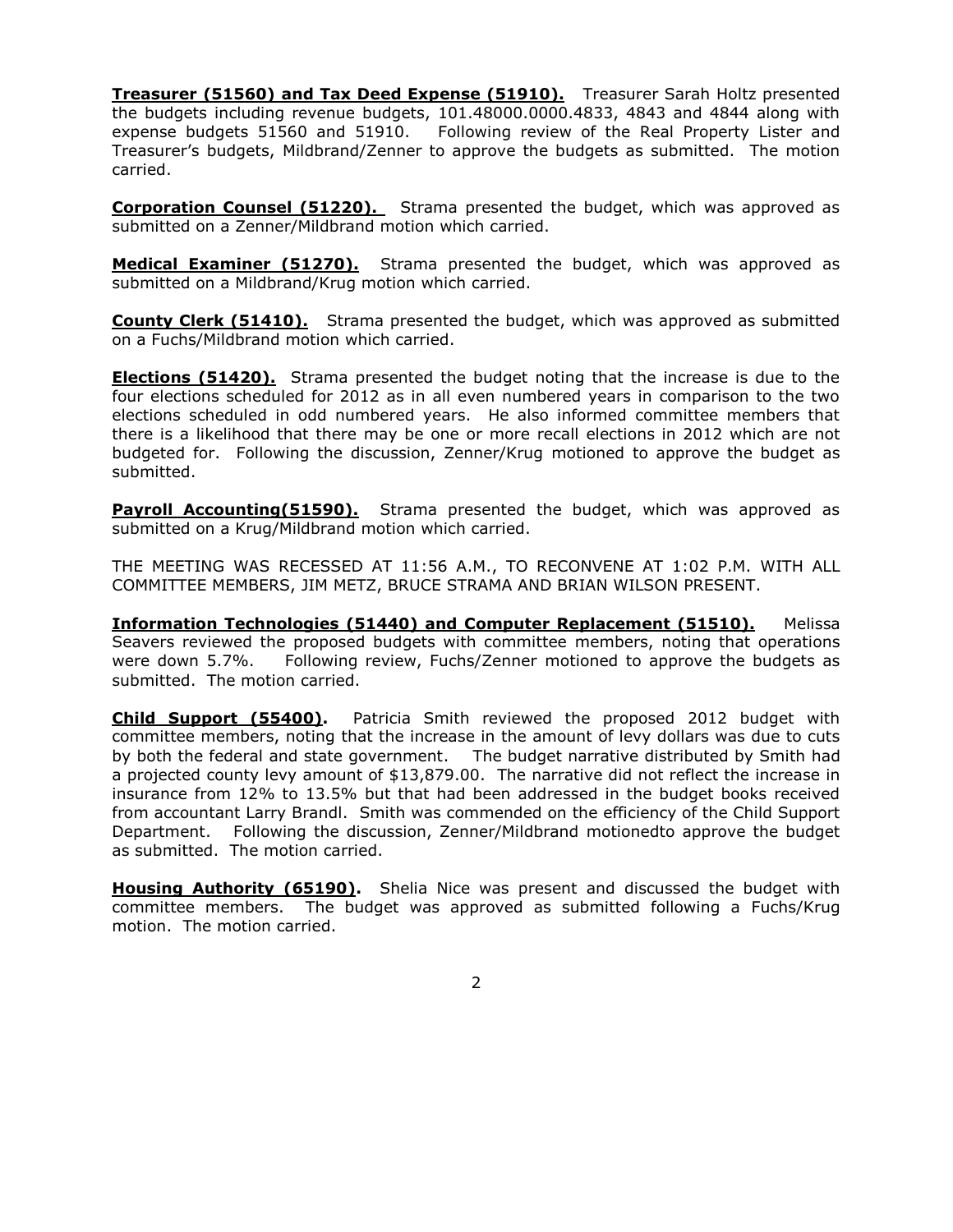**Building Grounds & Parks budgets (51900), (51910), (51920), (51930), (51940), (51950), (51970), (51980), (56140), (56490), (56510) and (65140).** Jeff Ludwig

distributed summary copies of the 2011 budget which had a decrease in operations of 2.7% and a 1.3% decrease over all. Ludwig explained that the majority of savings was realized due to energy efficiency implemented in both heating and lighting of county facilities. Zenner/Fuchs motioned to approve the budgets as submitted by Jeff Ludwig. The motion carried.

**Public Health (54110).** Patricia Krug was present to review the budget with the Committee. Following the review, Mildbrand/Zenner motioned to approve the budget as submitted. The motion carried.

**Commission on Aging (203.55610) & Nutrition Programs (202 Fund).** Diane Niggemann was present and reviewed the proposed 2012 budget with the Committee. There was some discussion concerning the amount of fund balance that should be retained by those departments carrying a balance. Niggemann reported that she had applied some fund balance to her 2012 budget. Following the discussion, Zenner/Mildbrand motioned to approve the budget as submitted. The motion carried.

**Ambulance Budget (52450).** Strama presented the budget which had a decrease in levy requested in excess of the 2% requested by Finance in comparison to 2011. Mildbrand/Fuchs motioned to approve the 2012 Ambulance budget as submitted. The motion carried.

**Historical Society (56110) & Historical Building Outlay (65130).** Strama presented the budgets, noting that he had contacted Roger Emmerich who usually presents the budgets. Emmerich had instructed him to reduce the amount requested for 2012 by 2% as requested by the Finance Committee. The Historical Society had received \$13,000 in 2011 and the request for 2012 is \$12,740.00. Mildbrand/Krug motioned to approve the 2012 Historical Society budgets as submitted. The motion carried.

Zenner/Fuchs to adjourn the meeting at 2:30 p.m. The motion carried.

# **THURSDAY, SEPTEMBER 22, 2011**

Committee Chairman Fred Parent called the meeting to order at 9:30 a.m. Members present included Parent, Chuck Zenner, Dave Krug, Dennis Fuchs and Scott Mildbrand. Jim Metz, Lester Lewis, Ray Soper, Larry Brandl and Bruce Strama were also present.

**Marie Koerner submitted budgets including revenue budget (101.45000.0000.4516), and expenditure budgets including County Board (51110), Contracted Attorney (51230), Human Resources (51430), Central Duplicating (51450), HRA Administration (51460), County Vehicle (51470), Property & Liability (51960), County Vehicle Outlay (62110), Purchasing (111.51550) and Auto Collision & Upset (702.51960).** Mildbrand/Zenner motioned to approve the Human Resources budgets as submitted. The motion carried.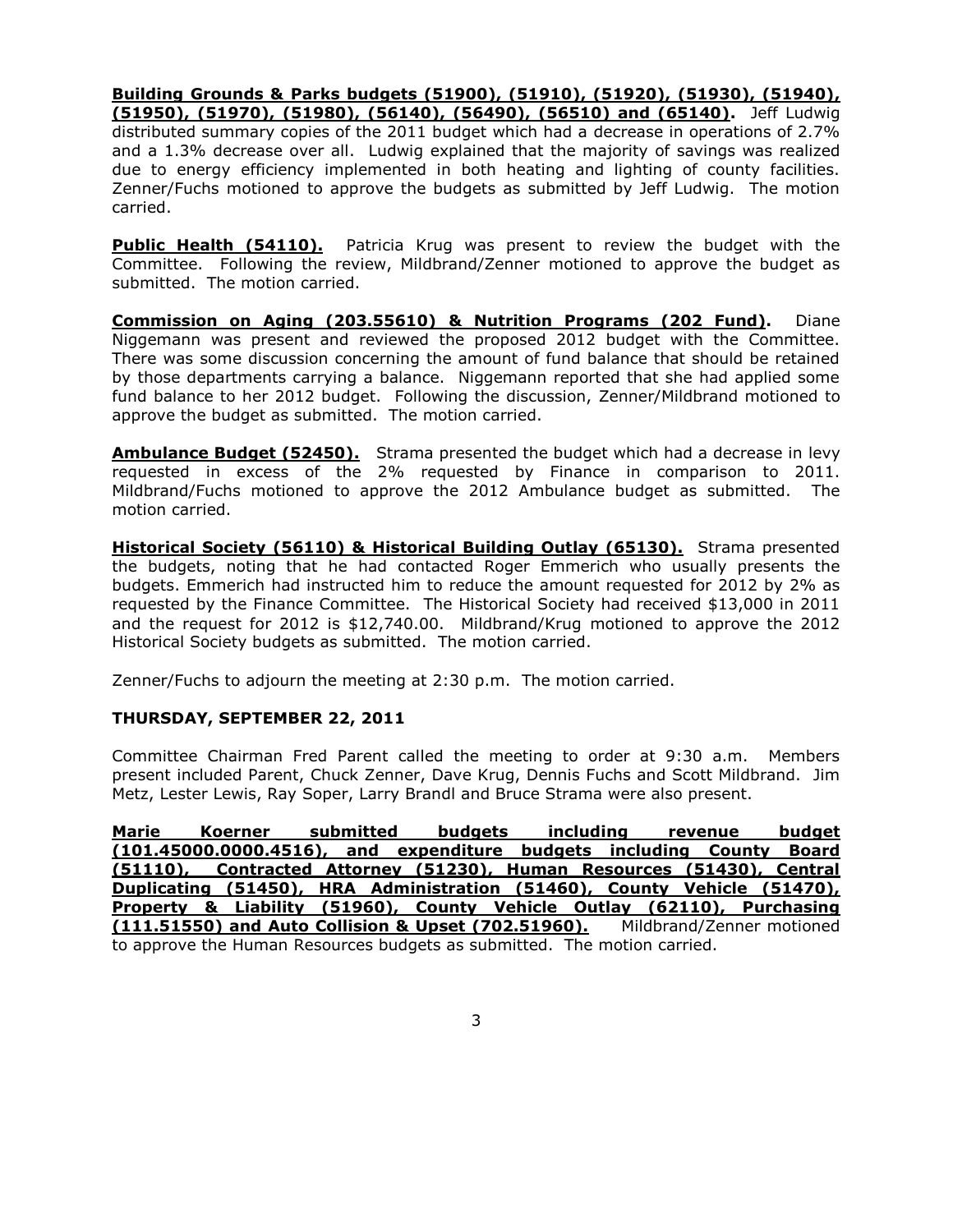**Airport (53610) and(65120).** Jim Wood was present to review the Airport budgets including revenue accounts 101.45000.0000.4542, 4543 and 4544 in addition to the expenditure accounts. Following review, Zenner/Mildbrand motioned to approve the budgets as submitted. The motion carried.

**Register of Deeds revenue budgets (101.450000.0000.4503), 4506, 4513, 4550, 4551 and 4552) and expenditure budget (51710).** Following review with Marvel Lemke, Mildbrand/Fuchs motioned to approve the budgets as submitted. The motion carried.

**Circuit Court (51210).** Laurie Rogers-Hartl and Margaret Gebauer were present and submitted the budgets including revenue budgets 101.42000.0000.4232 and 4234; 101.44000.0000.4411 and 4412; 101.45000.0000.4502, 4504, 4507, 4508, 4509, 4514 and 4517, 4574, 4575, 4581, 4582, 4583,4584, and 4585 along with the expense budget. Following discussion Zenner/Mildbrand motioned to approve the budgets as submitted. The motion carried.

**Veterans Service Commission (55500), Veterans Service Office (55510).** Marie Albers and Larry Brandl reviewed the budgets with the Committee. The budgets were acted on separately with a Fuchs/Mildbrand motion to approve the Service Commission budget as submitted and a Mildbrand/Zenner motion to approve the Service Office budget as submitted. Both motions carried unanimously.

**Human Services;** Susan Hady distributed copies of a budget summary and other related material. She reviewed the material noting the effect of the cuts by both the federal and state government on the Human Services Department. She reported that the increase in the levy request from \$938,077 to \$1,024,077 can be attributed to the additional expense, \$86,000, required by Woodland Health Services (Clark County Health Care Center). Other items discussed were the requirement to contribute \$73,708 in county levy towards IM "Income Maintenance" administration, the additional 705 cases returned for processing by the Department of Health Services and the reduction in income, for IM. The Human Services budget also includes \$68,790 in a "Special Contingency Fund" which was a point of additional discussion prior to a Zenner/Krug motion to approve the Human Services Budget as submitted. The Motion carried.

**Grants to Public Libraries (101.56110).** Tim Hansen distributed copies of the proposed 2012 Library budget for review. He reviewed the budget noting that the levy based on nonresident circulation would not be used in any of the county libraries and that each would receive the amount equal to the previous year levy. Committee members were concerned that the county is held to a minimum payment of the previous year no matter how active the libraries are. Hansen explained that an agreement had been approved by the county board in 2007 stating that the levy amount received by each library would be either based on non-resident circulation or the previous year's levy, whichever is greater. As most county departments had submitted budgets which reduced operations by 2% or greater as asked by the Finance Committee, with the Library budget remaining unchanged, the budget submitted was denied on a Krug/Zenner motion, which carried. Hansen was directed to contact the library representatives and ask that they reduce their respective budgets by 2%. The budget will be reviewed at the September 29, 2011 Budget Review Meeting. The Committee also discussed the need for an update to the Library Plan prior to budgeting for 2013.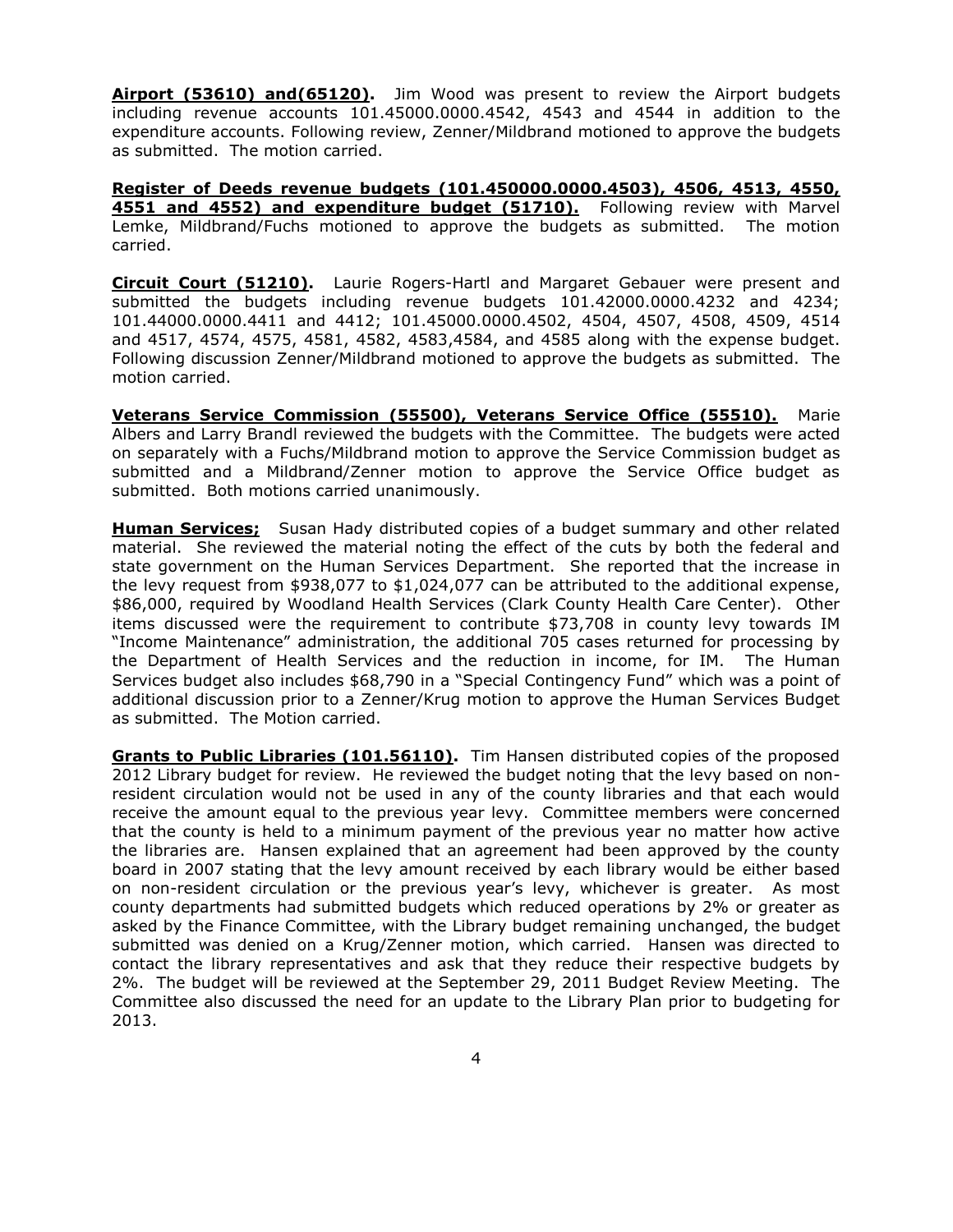**University of WI Extension Office (56710) and Agent budgets, Family Living Agent (56720), Resource Agent (56730), 4-H Agent (56740) and Agriculture Agent (56750).** Arlen Albrecht and Peggy Nordgren were present to review the Extension budgets with committee members. They noted that the operations portion of the proposed budget is down 8%, the majority of which was realized in the copier/copier PM's lines. Following review, Mildbrand/Zenner to approve the budgets as submitted. The motion carried.

**Land Conservation (57410), Tree Programs (57190), Fish & Game Projects (57310), Soil Survey (57510) and Wildlife Damage (57610).** Steve Oberle presented the related budgets and reviewed them with the committee. In addition to the (57410) expenditure account, Oberle is responsible for revenue accounts 101.42000.0000.4281, 4282, 4287, 4288 and 4290 along with 101.45000.0000.4625. Following review, Zenner/Mildbrand motioned to approve the budgets as presented. The motion carried.

THE MEETING WAS RECESSED AT 11:56 A.M., SCHEDULED TO RECONVENE AT 1:00 P.M. AT 1:00 P.M. THE MEETING RECONVENED WITH ALL COMMITTEE MEMBERS, LARRY BRANDL AND BRUCE STRAMA PRESENT.

**District Attorney (51610) Victim Witness (51670);** Karl Kelz and LeeAnn Raab were present to review the budgets with committee members. The budgets were acted on individually, with a motion by Zenner/Mildbrand to approve the District Attorney budget as submitted and a motion by Fuchs/Mildbrand to approve the Victim Witness budget as submitted. Both motions carried.

**Restorative Justice Program.** Monelle Johnson reviewed the Restorative Justice Program and the budget with committee members noting that the levy request is for \$700, the same as approved for 2011. Following discussion, Zenner/Mildbrand motioned to approve the request for \$700 for the Restorative Justice Program for 2012. The motion carried.

**Consulting Services (51120);** Brandl reviewed the budget with committee members prior to a Zenner/Fuchs motion to approve the budget as submitted. The motion carried.

**Regional Planning (51810);** Strama reviewed the proposed budget with committee members prior to a Mildbrand/Fuchs motion to approve budget as submitted. The motion carried.

**Sundry Unclassified (51990);** Brandl reviewed the budget with committee members prior to a Zenner/Mildbrand motion to approve the budget as submitted. The motion carried.

**Indianhead Community Action Agency (56930);** Strama reported that in the past \$1,500 has been budgeted in the account. The agency has not requested the \$1,500, but would prefer that the county pay per diem to two representatives that attend the agency's meetings. Committee members agreed that as the two representatives are not county board members and the meeting is not a Taylor County meeting that no per diems will be paid to those two members, but that the county should pay the Taylor County Representative, Scott Copenhaver both mileage and per diem. Zenner/Mildbrand motioned to deny the request to pay per diems to the two representatives that are not County Board members. The motion carried.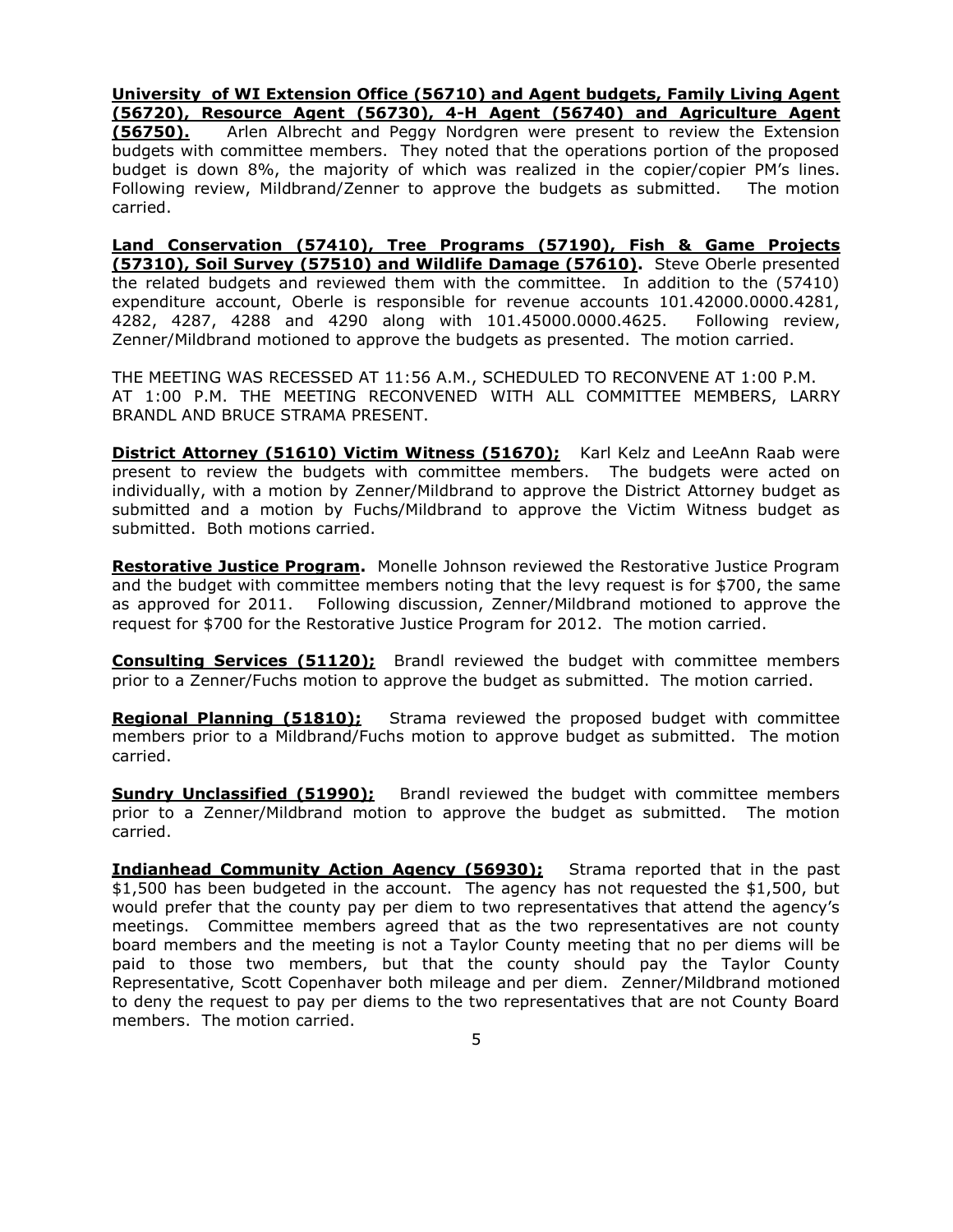**Contingency Fund (69990),** Brandl reviewed the budget with committee members prior to a Mildbrand/Krug motion to approve the budget as submitted. The motion carried.

**Independent Auditing (112-51580),** Brandl reviewed the budget with committee members prior to a Fuchs/Zenner motion to approve the budget as submitted. The motion carried.

**Fire Suppression (113-52220)**, Brandl reviewed the budget with committee members prior to a Fuchs/Mildbrand motion to approve the budget as submitted. The motion carried.

**Dog License Trust Fund (801-53900);** Strama reviewed the proposed budget with committee members noting that it reflected a decrease in expenditures slightly in excess of 2% and an increase in revenue related to the increase in dog license fees. The increase is projected to be approximately \$4,000 for 2012. Zenner/Mildbrand motioned to approve budget as submitted. The motion carried.

**General Accounting (51570);** Brandl reviewed the budget with committee members prior to a Zenner/Fuchs motion to approve the budget as submitted. The motion carried.

**Debt Service Accounts (Funds 305 & 308).** Brandl reviewed the Debt Service accounts with committee members prior to a Zenner/Mildbrand motion to approve the accounts as submitted. The motion carried.

**Sales Tax Revenue (101.41200.0000.4120).** Brandl reviewed the budget with committee members prior to a Zenner/Fuchs motion to approve as submitted. The motion carried.

**Shared Revenue (101.42000.0000.4221);** Brandl informed committee members that he had received the official notice from the state and that the Shared Revenue line should be \$1,056,913 instead of the \$1,059,444 as originally entered, a decrease of \$2,531.00. Mildbrand/Zenner motioned to approve the budget as amended.. The motion carried.

There was some discussion of options available to reach an acceptable budget total for 2012. Following that discussion, Krug/Zenner to adjourn the meeting at 2:23 p.m. The motion carried.

#### **THURSDAY SEPTEMBER 29, 2011**

Chuck Zenner called the meeting to order at 10:00 a.m. Committee members Zenner, Dave Krug, Dennis Fuchs and Scott Mildbrand were present along with Jim Metz, Tim Hansen, Lester Lewis, Dave Bizer, Larry Brandl, Bruce Strama and Brian Wilson (The Star News). Committee Chair, Fred Parent had an excused absence.

**Grants to Public Libraries (101.56110).** Tim Hansen had contacted the Library representatives asking that they reduce the amount of levy that they will receive in 2012 by 2% as was requested by the Finance Committee. Though the current library plan does not include any language stating that the libraries must abide by the Finance Committee request, all of the libraries agreed to reduce their requests by 2%. The total reduction was \$4,968 resulting in a total of \$271,477 to be levied for the Grants to Public Libraries budget. Mildbrand/Krug motioned to approve the budget as submitted following the 2% reduction requested. The motion carried.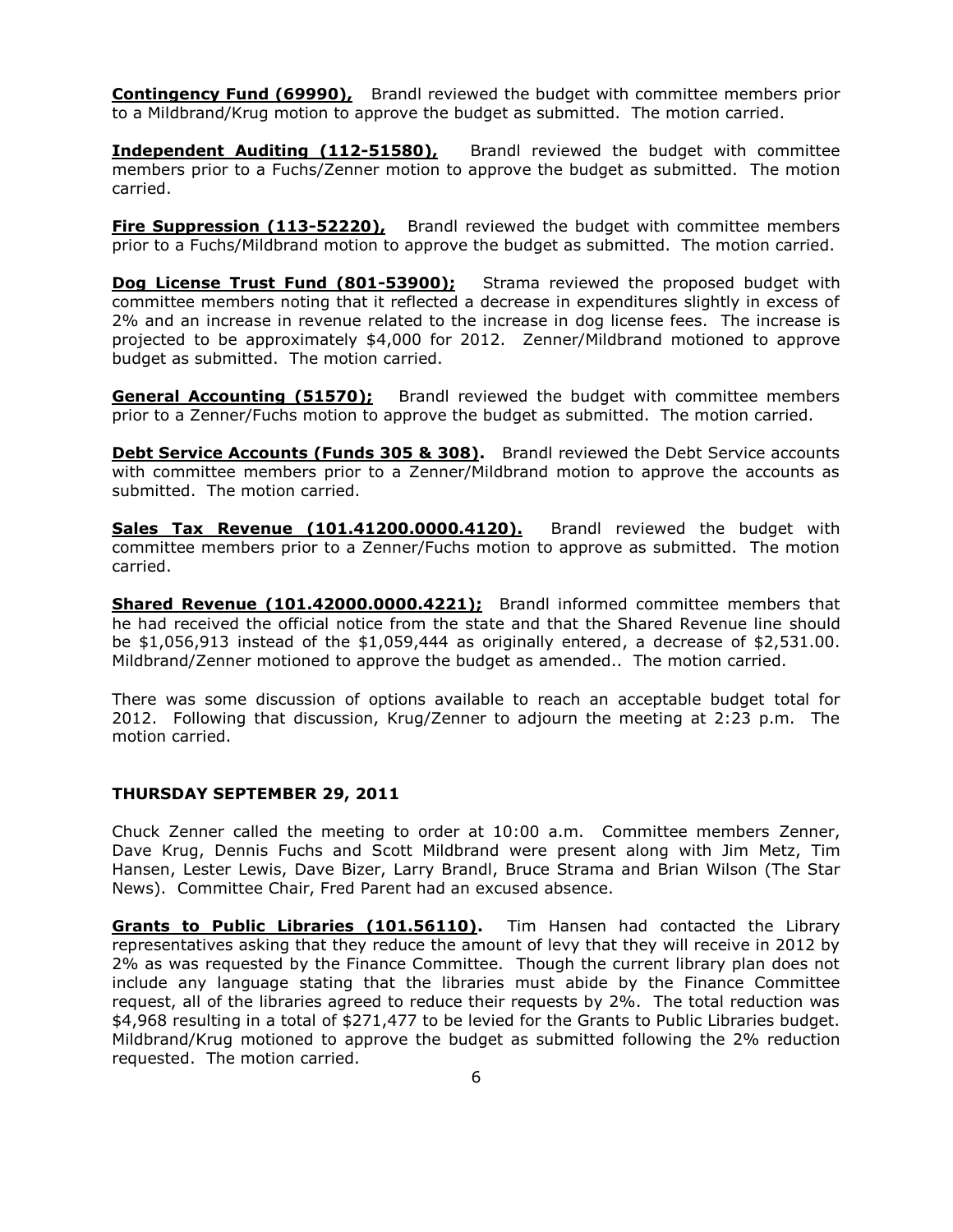**Hazmat (52430** Sheriff, Bruce Daniels had been contacted and agreed that there was no need to retain the Hazmat Team budget. The decision was made to discontinue that budget. Following discussion, Fuchs/Mildbrand motioned to undesignated the remaining \$6,036.33 in the Hazmat account (101-52430). The motion carried.

**University of WI Extension Office (56710).** Strama had contacted the Extension Office in relation to the need for \$6,000 in the Office Moving Expenses Line (5398) of the Extension budget. He was informed that reducing that line to \$0 would not be a problem as the move planned may not evolve. Krug/Mildbrand motioned to undesignated the \$6,000 in the Moving Expense line (5398) of the Extension budget. The motion carried.

## **THE BUDGET REVIEW COMMITTEE RECESSED AT 10:26 A.M. AND RECONVENED AT 10:57 A.M. TO ADDRESS ADDITIONAL BUDGET ITEMS.**

**Highway Department (701.53000) and County Bridge Aid fund (64240).** Copies of the proposed 2012 Highway Budget summary had been included in original material distributed. The bridge aid resolution introduced at the Finance Committee meeting had been amended from the original amount and with that amount likely to be amended again prior to approving the 2012 budget at the County Board Budget Session on October 26th. Following review and discussion, Krug/Mildbrand to reduce the total Highway Levy amount by \$26,000 to total \$2,154,197, and to approve the Bridge Aid amount as submitted. The motion carried on a roll-call vote with Fuchs, Mildbrand and Krug voting aye and Zenner no. Parent was absent.

**Tourism (51880).** There were several interested individuals present to discuss the Tourism budget. Committee member, Paul Webb and Sue Emmerich representing the Medford Chamber of Commerce distributed information to committee members and reviewed it with them. Following the review, Mildbrand/Fuchs motioned to approve the Tourism Budget as submitted. The motion carried.

**Economic Development (51890).** Gary Stanton addressed the Committee, representing the Medford, Gilman and Rib Lake Economic Development Foundations. Related information had been prepared and was distributed to the committee members for review. Stanton reported that economic development is county-wide and that working together has been advantageous, stressing the importance of regionalization. Following review of the information, Fuchs/Krug motioned to approve the requested \$15,000 for the Economic Development Foundations as in the past several years, with each foundation to receive \$5,000. The motion carried.

**Community Education Ad vocational Courses (56910), Consortium Board (56920),** Rollie Thums and Roger Ewan had arrived to address the Community Education Ad vocational Courses budget. Thums outlined plans for future classes to be held which will include computer, sign language and beginner Spanish courses. Following review, Krug/Mildbrand to approve the Community Education Ad vocational Courses budget. The motion carried. As the Consortium Board Budget is no longer relevant, no action was taken nor will be until the need may arise.

**Airport Outlay (65120-5819).** Committee members discussed the use of a portion of the amount retained in that line item to help defray the levy amount required for 2012. Brandl reviewed requirements related to use of those funds noting that he would feel comfortable using

100,000 of the approximate \$559,000 held by the State. Following review, Fuchs/Mildbrand motioned to undesignated \$100,000 currently in the Airport Outlay budget. The motion carried.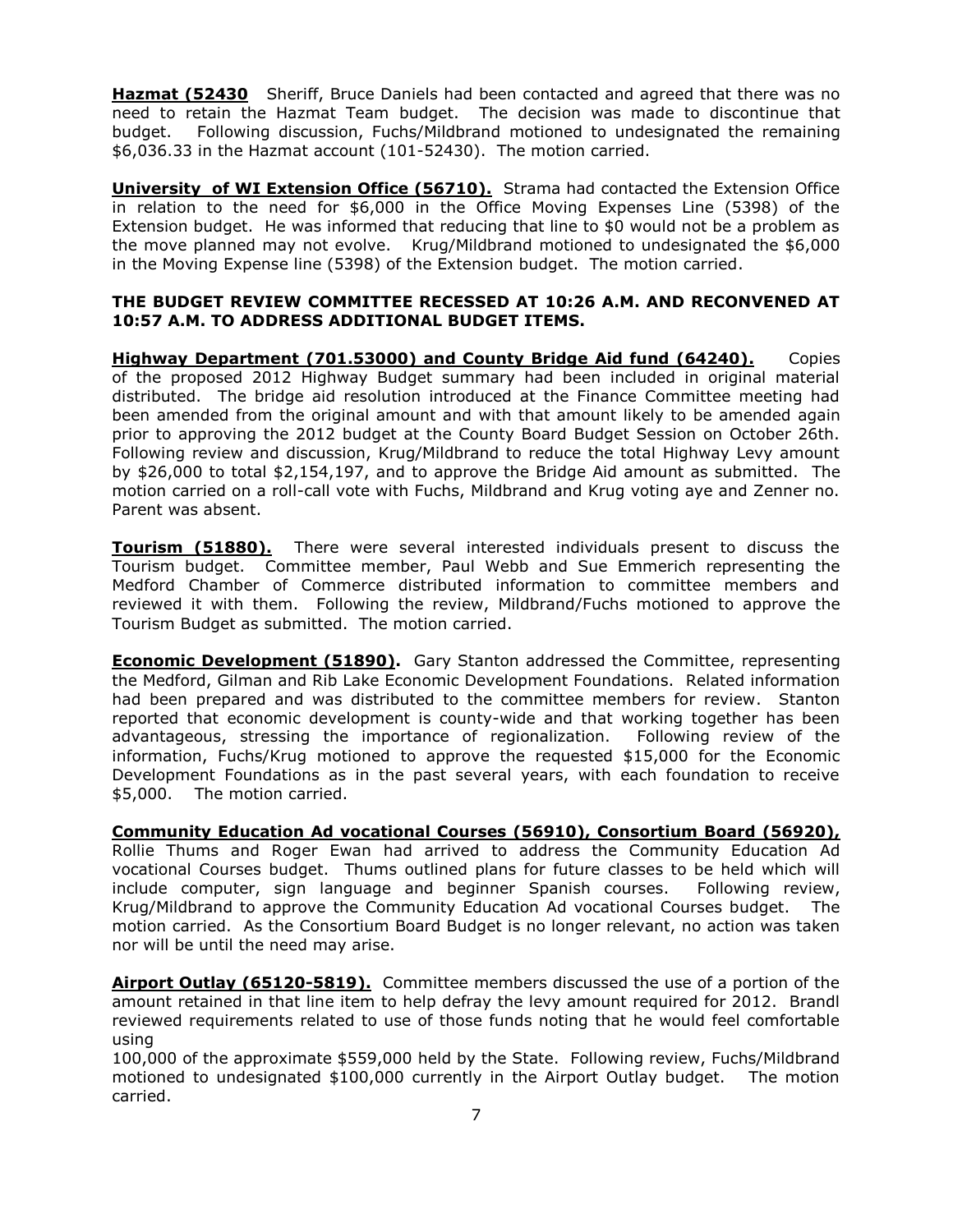**Forestry and Recreation Department budgets (51870), (56210), (56440), (56460), (57100), (57110), (57130), (57140) and (57150).** Brad Ruesch was present to review the Forestry budgets. Following review, Fuchs Mildbrand motioned to undesignated \$50,000 of the funds currently in the County Forestry budget, Misc./Prior Year Surplus (101.57110-5391). The motion carried. Mildbrand/Krug motioned to undesignated \$100,000 of the funds currently in the Land Acquisition budget (101.57120-5821). The motion carried. Those actions were initiated in order to help defray the proposed 2012 county budget shortfall. Fuchs/Mildbrand motioned to approve Forestry budgets not acted on separately, as submitted. The motion carried.

**Tax Deed Lands Cleanup (401-53810).** Committee members discussed use of a portion of carryover in the Tax Deed Lands Cleanup budget for use in 2012. Lewis reported that he was confident, following his review of alternatives to the use of those funds in certain instances, that a portion of that budget could be undesignated and used to defray a portion of the 2012 levy required. Following discussion, Krug/Mildbrand motioned to undesignate \$40,000 of the funds currently in the Tax Deed Lands Cleanup budget. The motion carried.

Following Committee discussion, Brandl gave a summary of the 2012 budget including all of the changes made by the Budget Review Committee. The 2012 levy limit including exemptions is \$10,256,797. The Committee has undesignated and/or applied \$337,036.33 and will propose a 1.5% increase in the 2012 levy resulting in a total budget for 2012 of \$10,067,577 which is \$189,220 under the maximum allowed. The proposed budget prior to applying computer aid will result in an increase in the mill rate of  $$0.12$  to  $$7.87$ . Committee members, following discussion, on a motion by Mildbrand and a second by Fuchs approved application of \$497,000 of fund balance to the 2012 Taylor County Budget. The motion carried. Mildbrand Krug motioned to approve submission of the proposed budget to the County Board for approval. The Motion carried.

Mildbrand/Krug to adjourn the meeting at 1:10 p.m. The motion carried.

# **BUDGET STATUS FOR BUDGET REVIEW COMMITTEE**

**LEVY AS REQUESTED \$10,581,548.00**

Tax Rate Status - \$8.27

# **Budget Review Session on 09/15/11**

No Change

#### **Budget Review Session on 09/22/11**

101.42000.0000.4221 State Shared Revenues +\$2,531.00

## **Budget Review Session on 09/29/11**

101.56110.0000.5391 Grants to Public Libraries -\$4,968.00 101.64240.0000.5829 County Bridge Aid +\$11,466.00 701.53000.0000.5391 Highway/Undistributed -\$26,000.00 101.49000.0000.4930 Fund Balance Applied -\$497,000.00

**TOTAL 2012 LEVY PROPOSED \$10,067,577.00 with a Tax Rate or \$7.87.**